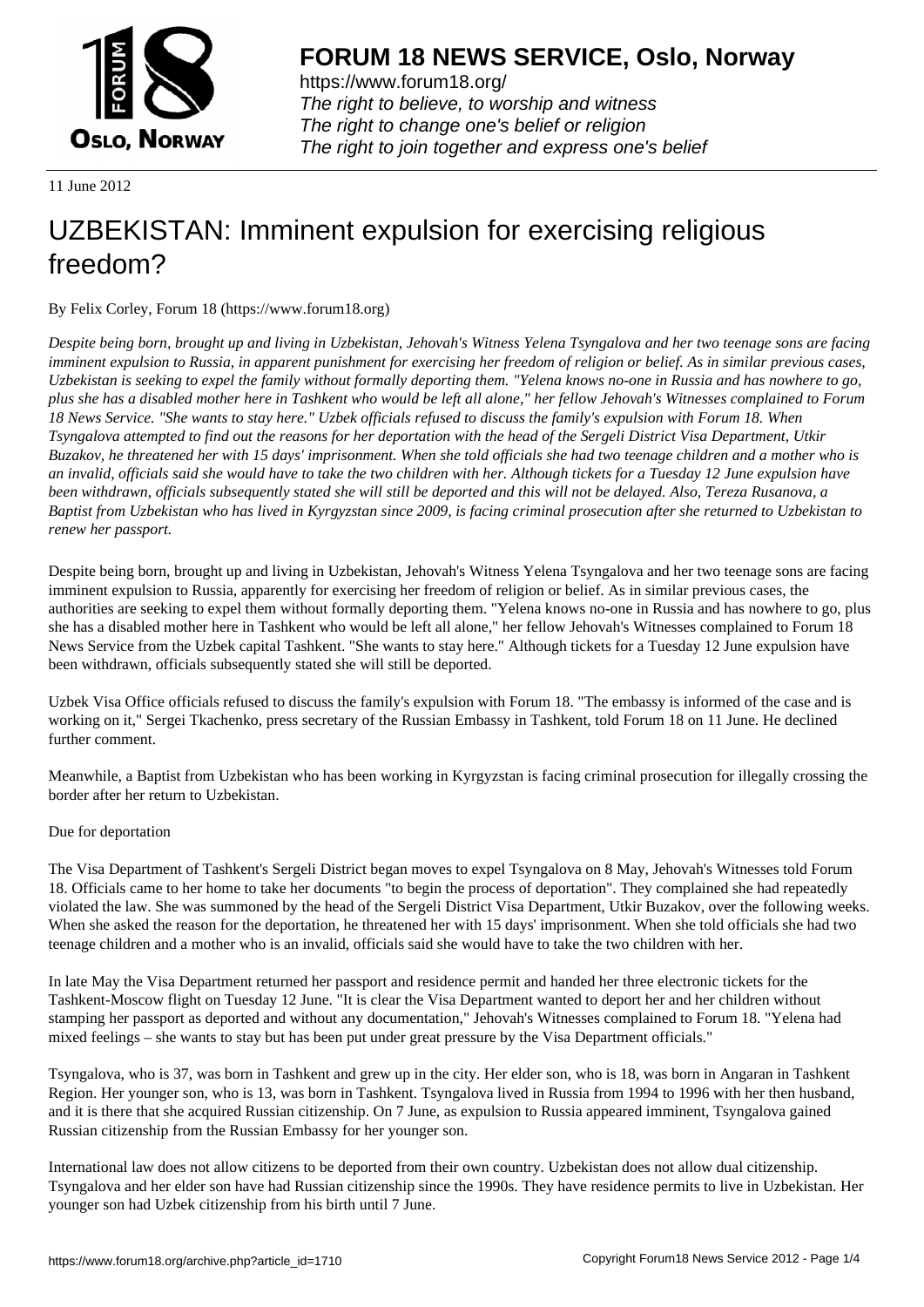Uzbekistan has frequently: expelled local residents who happen to be foreign citizens to punish them for exercising the right to freedom of religion or belief; expelled foreign visitors to the country to punish them for visiting local religious communities or conducting religious activity during their visit; and prevented Uzbek citizens who have been "legally" punished for exercising their religious freedom from leaving the country (see below).

### Twice punished

Tsyngalova was twice punished under the Code of Administrative Offences in late 2011 for exercising her right to freedom of religion or belief. She was stopped while sharing her faith with a local resident in Dostabod in Tashkent Region. On 3 September 2011 Dustabod Court found her guilty of violating Article 241 ("Teaching religious beliefs without specialised religious education and without permission from the central organ of a [registered] religious organisation, as well as teaching religious beliefs privately"). The Judge fined her 50 times the minimum monthly wage, 2,486,750 Soms (7,890 Norwegian Kroner, 1,045 Euros, or 1,310 US Dollars at the inflated official exchange rate).

On 13 September 2011 police searched her home in Tashkent's Sergeli District and seized all her religious literature. The following day Sergeli District Court found her guilty of violating Administrative Code Article 184-2 ("Illegal production, storage, or import into Uzbekistan with a purpose to distribute or distribution of religious materials by physical persons"). She was again fined 50 times the minimum monthly wage, 2,486,750 Soms.

Tsyngalova has only a modest income, but with the help of her pensioner mother was able to pay the first fine.

After her second large fine, court bailiffs came to her home to assess what property she had which could be seized to pay the fine. The bailiff saw nothing of value and drew up a record to that effect. On 17 November 2011 the court reduced the fine to one month's minimum wage, 49,735 Sums (160 Norwegian Kroner, 21 Euros, or 26 US Dollars). "She paid this fine and thought it was all over," Jehovah's Witnesses told Forum 18.

"If there weren't reasons, we wouldn't be deporting her"

On 7 June, Tsyngalova wrote appeals for help to many state agencies, including the Presidential Administration, the Visa Office, the General Prosecutor's Office, the Religious Affairs Committee and the Human Rights Ombudsperson Sayora Rashidova. The same day, officials at the Russian Embassy insisted to her that they could not help her as this was a "judicial case".

The official handling Tsyngalova's expulsion at Sergeli District Visa Department, who refused to give his name, insisted to Forum 18 that "there are reasons" for the expulsion. "If there weren't reasons, we wouldn't be deporting her," the official told Forum 18 on the afternoon of 8 June. Asked how her younger son – who had been until the previous day an Uzbek citizen – could be deported from his own country, the official responded: "But she wrote an appeal to take him with her. How could she leave an underage child on his own?"

The official repeatedly told Forum 18 that he could not answer questions or make comments on Tsyngalova's case, including why she was being expelled and why the proposed deportation had not been officially documented. He repeatedly referred Forum 18 to "the leadership" of the Sergeli District Visa Department. However, each time Forum 18 called on 8 and 11 June, the telephones went unanswered.

Within two hours of Forum 18's 8 June enquiry, Sergeli District Visa Department took back the air tickets for 12 June it had provided Tsyngalova and her two sons.

### Deportation not being cancelled or delayed

On 9 June Tsyngalova and her mother visited Buzakov at the Visa Department. "He did not shout or threaten her, as he had done earlier," Jehovah's Witnesses told Forum 18. He told her the deportation was not being cancelled or delayed. He asked for her residence permit and passport as he said further processing was needed. But she refused, fearing they would not be returned.

Also on 9 June, Tkachenko of the Russian Embassy visited Tsyngalova at home and said the only support the Embassy could give is money to help her leave.

Tkachenko then asked her to come to the Embassy, where he and two other officials asked in detail about her case and to which Uzbek government agencies she had sent appeals. They asked her directly if she wanted to stay in Uzbekistan or move to Russia. She told them she wants to remain in Uzbekistan. They asked her to write to Russian Ambassador Vladimir Tyurdenev setting out her wishes, which she did. They also asked her to supply copies of her documents, as well as her court verdicts, receipts for the fines she had paid, and the appeals she had sent to the Uzbek government agencies, which she later did.

#### No comment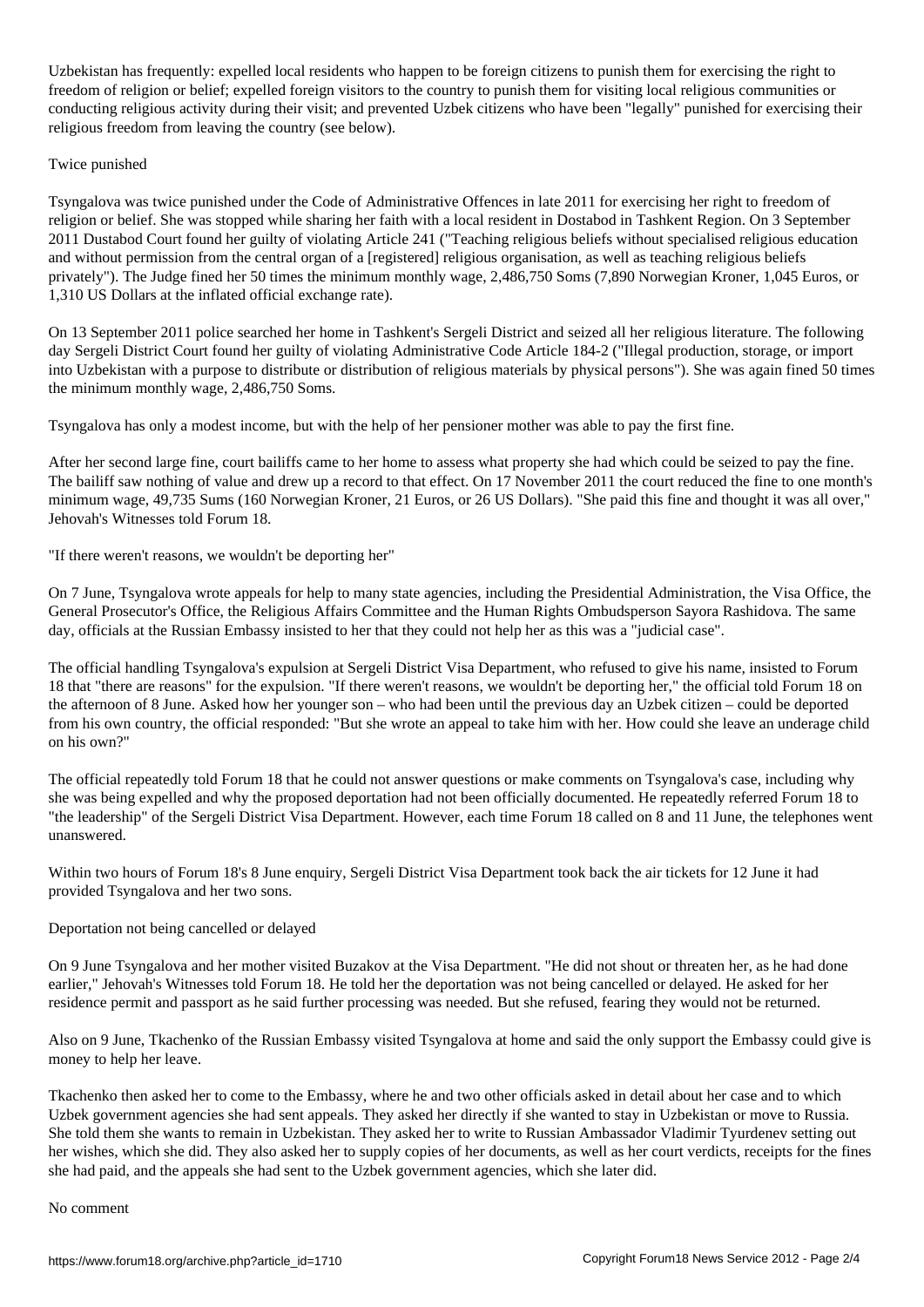Eldor Mansurov in that handles appeals at the Human Rights Ombudsperson  $\mathcal{O}$  or 11 June that handles that handles  $\mathcal{O}$ he could not find any record that Tsyngalova's appeal had been received.

The assistant to Artybek Yusupov, chair of the Religious Affairs Committee, told Forum 18 on 11 June that his boss was out at lunch. He referred all questions to Begzod Kodyrov who, he said, dealt with such appeals. However, the man who answered Kodyrov's phone the same day, who did not give his name, put the phone down as soon as Forum 18 asked for Kodyrov. Subsequent calls went unanswered.

# Criminal prosecution

Tereza Rusanova, a 25-year-old Baptist originally from the central town of Jizak [Jizzax], and who has lived in Kyrgyzstan's capital Bishkek for more than three years since 2009, is facing criminal prosecution, Protestants who asked not to be identified for fear of state reprisals told Forum 18. She had returned to Uzbekistan as she needs to renew her passport having reached the age of 25.

Rusanova crossed from Kazakhstan into Uzbekistan at the Gisht Kuprik crossing point in Zangiota District of Tashkent Region on 8 April. Border guard Captain A. Pozyubarov detained her after checking her passport. He said she did not have the required exit visa that she needed every two years for visiting any countries apart from nine other former Soviet republics. He justified his claim by stating that she had visited Turkey in March. Uzbek citizens do not need a Turkish entry visa for short visits to Turkey.

On 16 April, the Tashkent Region National Security Service (NSS) secret police launched a criminal case under Article 223, Part 1 ("Illegal travel abroad or illegal entry to the Republic of Uzbekistan"). On 28 April the case was handed to investigators at Zangiota District Police. The investigation was completed on 30 May and the case was handed to the Prosecutor to be sent on to court. Protestants expect the trial to begin later in June.

The telephone at the Zangiota District Police in Keles went unanswered each time Forum 18 called on 11 June.

While working at another border crossing in Tashkent Region, Captain Pozyubarov confiscated Christian literature from another local Protestant crossing back into Uzbekistan, Protestants told Forum 18.

# Earlier deportations and expulsions

Uzbekistan has frequently expelled local residents who happen to be foreign citizens to punish them for exercising the right to freedom of religion or belief. After the dissolution of the Soviet Union, many people found themselves to be citizens of a formerly Soviet state they had never lived in. Sometimes expelled individuals are formally deported, with "deported" stamped on their passports. On other such occasions they are pressured to leave with no record that they have been deported.

Jehovah's Witnesses complained that in October 2011, a local resident who was a Russian citizen was warned to "go to your country". Officials threatened him with imprisonment if he failed to do so. He bought a one-way train ticket and left within days, fearing arrest. His wife and children remained in Tashkent, but they are planning to move to Russia so that the family can all live together, Jehovah's Witnesses told Forum 18.

Among many earlier cases, a Baha'i and a Protestant, both living legally in Uzbekistan, were deported in late 2009 to punish them for their religious activity (see F18News 16 February 2010 http://www.forum18.org/Archive.php?article\_id=1409).

Jehovah's Witness Irfon Khamidov was deported to his native Tajikistan in May 2009, the day after being freed after two years in jail for teaching religion. During the one night he had at home after getting out of jail before being deported, he saw his two-year-old son for the first time (see F18News 4 June 2009 http://www.forum18.org/Archive.php?article\_id=1306).

Uzbekistan has also expelled foreign visitors to the country to punish them for visiting local religious communities or conducting religious activity during their visit, or denied entry to the country. The head of Ukraine's Baptist Union, Vyacheslav Nesteruk, was denied entry to Uzbekistan at Tashkent airport in October 2010 and put on a return flight to his homeland (see F18News 25 November 2010 http://www.forum18.org/Archive.php?article\_id=1513).

By contrast, on occasion officials have prevented those who have been "legally" punished for exercising their religious freedom from leaving Uzbekistan. For example this happened in two separate cases in September 2011 (see F18News 9 September 2011 http://www.forum18.org/Archive.php?article\_id=1611). (END)

For a personal commentary by a Muslim scholar, advocating religious freedom for all as the best antidote to Islamic religious extremism in Uzbekistan, see http://www.forum18.org/Archive.php?article\_id=338.

For more background, see Forum 18's Uzbekistan religious freedom survey at http://www.forum18.org/Archive.php?article\_id=1170.